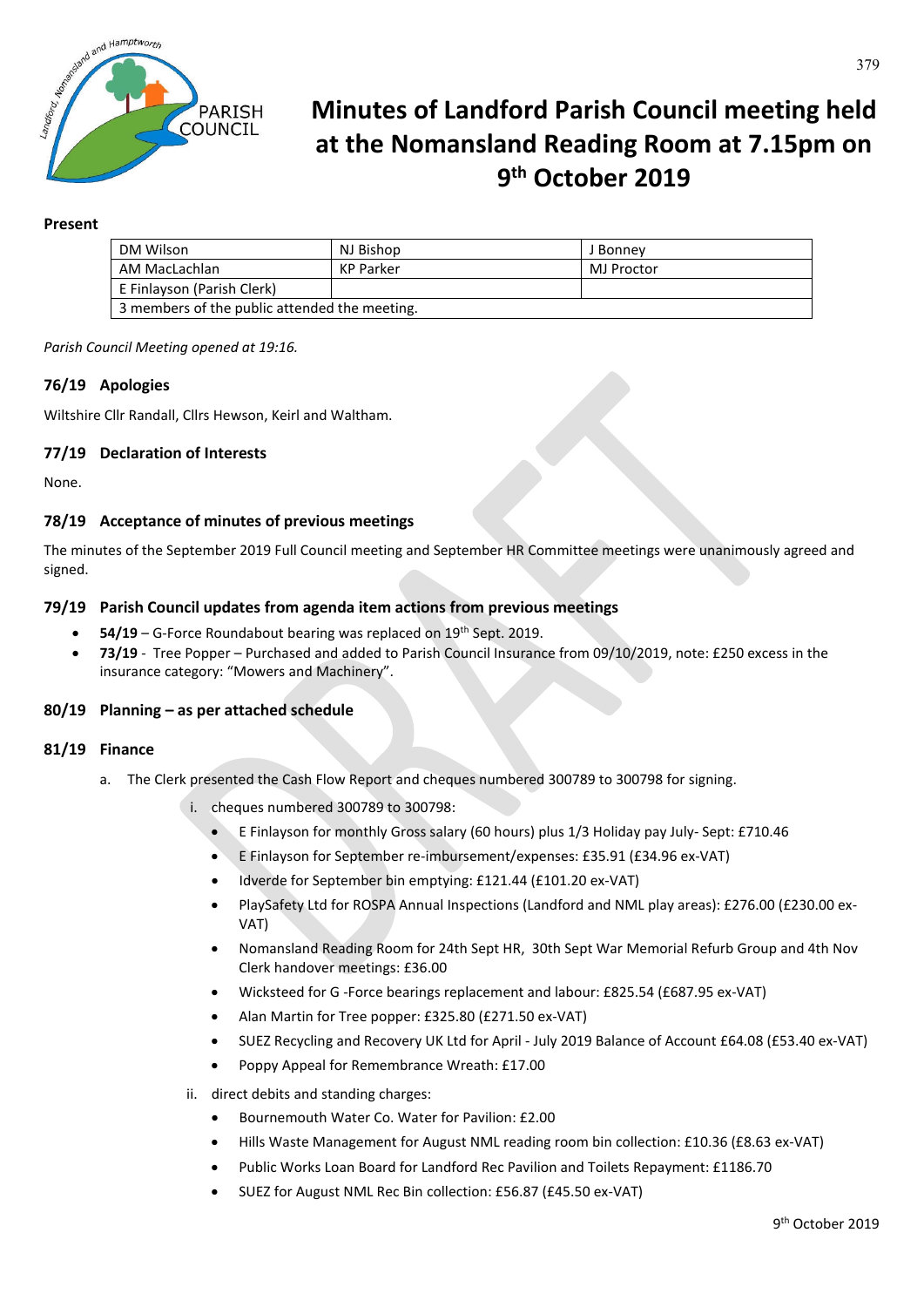- Unity Bank Trust for Service charge: £18.00
- 1&1 for Domain renewal (landford.org.uk) and Email storage space increase to 50GB monthly fee: £29.98
- iii. Income received:
	- L Waltham for Uncashed chq 785 due to supplier refund: £180.00 (£150.00 ex-VAT)

Cllr Parker proposed and Cllr Wilson seconded that the Report be approved; also that all cheques be approved and signed: resolved unanimously.

- b. The Budget Control Report was received.
- c. Cllr Wilson highlighted the previously agreed overspend in Clerks Salary (ref: 12/19), Admin for Clerk's Recruitment costs (ref: 53/19), Buildings Insurance (ref: 29/19), Landford Rec for G -Force Roundabout repairs (ref: 54/19) and Assets for Tree popper (ref: 73/19). The revised expenditure allocation for the current financial year was reviewed in detail and It was highlighted that there was proposed overspend in the revised allocation of £3500, which was offset through donations, approved transfer of funds form 2018/19 budget (ref: 238/18 and 250/18 a) i) and ii)) and savings made).

Cllr Parker proposed and Cllr Wilson seconded the revised expenditure allocation for the current financial year (2019/20 budget) be approved, which included increased spending in:

- i. Professional fees of £200, Clerk's salary of £748 and expenses of £250 for new Clerk appointment
- ii. Audit fee increase of £25.00 due to precept increase
- iii. General Maintenance for the refurbishment of the Wiltshire Council green metal bus shelters of £1000
- iv. Assets for Speed Indicator Device posts and Solar Panel of £2500
- v. Reading Room for floor repairs and heating of £1500
- vi. NML Rec grass maintenance of £62.50
- vii. Landford Rec Ground other maintenance of £60 : resolved unanimously.
- d. Cllr Proctor proposed and Cllr Bishop seconded that the online Banking access removal documents for former Clerks should be approved and signed: resolved unanimously.

#### **82/19 Update on the recruitment of a new Clerk**

Cllr Wilson updated the Council that a new Clerk, M.Camilleri, has been appointed and will be inducted on the  $4<sup>th</sup>$  November 2019.

#### **83/19 To consider and approve the War Memorial communications (KPP)**

Cllr Parker reported that the War Memorial refurbishment group highlighted the importance of finding out if there are any errors or omissions to the Roll of Honour at the Well of Sacrifice on Nomansland Green. It has been noted that one name has a spelling mistake and the Council are now in contact with the family concerned. A communication was drafted and Cllr Parker requested this be posted by the Parish Council.

Cllr Wilson proposed and Cllr Bishop seconded that the War memorial refurbishment group drafted communication be posted and that all future communications relating to the War Memorial refurbishment could be sent to the Clerk and posted at their discretion: resolved unanimously.

#### **84/19 To discuss and consider the arrangements for laying of the Parish Council Wreath on Remembrance Day**

The Chair closed the meeting at 19:59 to invite a member of the public to address the Parish Council on this topic. The meeting was reopened at 20:02. The Chair thanked B.Dunn for his organisation of, and update to the Council on, the remembrance service. It was confirmed that the Chair will lay a Wreath at the service.

The Service of Remembrance will be held at Nomansland War Memorial "Well of Sacrifice" on Monday 11th November 2019 at 10.45; Followed by Community Coffee Morning at The New Forest Primary School, School Road, Nomansland. It was noted that the school will be the venue for the Wet Weather Policy.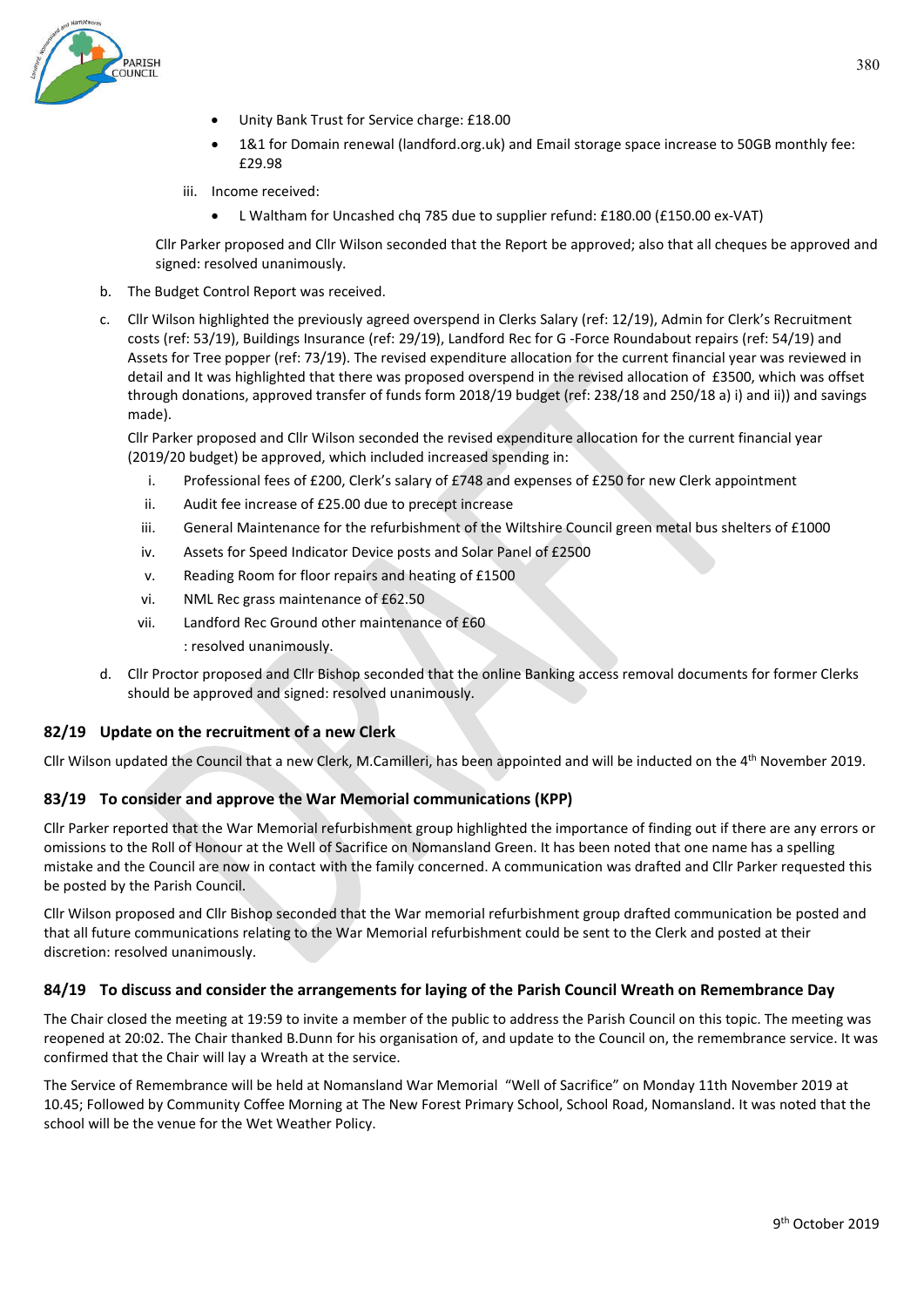

# **85/19 To consider a request to use Landford Rec for Friday evening football (NJB)**

The Council agreed to the request on the understanding that the pitch would be no larger than 80 yards x 50 yards and the team would supply their own pop-up goals, mark out their own pitch and ensure that there is at least one regular player that lives in the Parish. It was noted that the toilet facilities are not normally open during the colder months and that the ground may not be suitable for the group's requirements.

Cllr Bishop proposed and Cllr MacLachlan seconded that the request to use Landford Rec for Friday evening football based on the agreed conditions be approved: resolved unanimously.

## **86/19 To consider and approve the Emergency plan update on flooding and snow (AMM)**

Cllr MacLachlan provided an updated draft of the Emergency Plan to the Council. During the document review, flooding in Hamptworth was discussed, regarding a report from the volunteer flood warden about a potential river blockage by a felled tree.

During the flooding section of the Emergency plan, it was noted that Wiltshire Council had a dedicated gullies clearance program.

The Chair closed the meeting at 20:18 for a member of the public to address the Parish Council on this topic. The meeting was reopened at 20:19.

The Parish Council debated how the Parish Council can help or co-ordinate in an Emergency situation.

Sand bags were discussed and noted that they had not been offered by Wiltshire Council Parish Emergency Assistance Scheme (PEAS).

For Power cuts it was noted that "105" can be called by the public to report and receive updates on a local power cut.

Cllr MacLachlan has compiled a number of emergency lists (including local facilities and emergency skills) and suggested looking into if a list of vulnerable people could also be compiled to be passed to emergency services in the event of a major incident.

Cllr Wilson thanked Cllr MacLachlan and Bonney for their continued work on the Emergency plan.

## **87/19 Hamptworth Flood alleviation**

The Flooding issues reported by the Hamptworth flood warden volunteer were discussed in agenda item 86/19.

Cllr Parker volunteered to contact Mr Everett (volunteer flood warden) to discuss the immediate and long term issues identified regarding flooding in Hamptworth and update the Council if a volunteer group may be able to help and if a specialist contractor was required for the immediate issue regarding tree debris. **(AI: Cllr Parker)**

# **88/19 Update on Affordable Housing discussion and next steps**

Cllr Waltham prepared and had distributed a short publication on Affordable Housing in the Parish, prior to the meeting. Cllr Wilson presented the revised publication to the Council.

The Council discussed affordable housing, the 2011 report for the Parish on suitable locations for new housing, the meeting with Mr Schiller (Partnerships and Community Officer from the New Forest National Parish Authority) and how other Parishes had tackled this issue.

The Chair closed the meeting at 20:59 for a member of the public to address the Parish Council on this topic. The meeting was reopened at 21:02.

Cllr Wilson proposed and Cllr Proctor seconded that the publication be posted to Horizon, Parish Council website and Facebook page: resolved by Majority.

#### **89/19 Members' Reports**

- a) Cllr Parker attended the North East Parish Council Quadrant meeting at Minstead Village Hall 7.00pm on 26 September 2019 with Cllr Bonney and reported the following highlights:
	- i. Community Led and Rural Affordable Housing in the New Forest
		- B. Harding-Rennie and M. Wylie from Hampshire Alliance for Rural Affordable Housing (HARAH) gave a slide presentation, outlining the help available to deliver affordable housing in the Test Valley and New Forest District Council areas. The slides were forwarded to all Parish Councils in the NE quadrant area.
		- Hale have just started a Community Land Trust to provide affordable homes in their Parish.
	- ii. Update on the Newly Adopted Local Plan David Illsley NFNPA